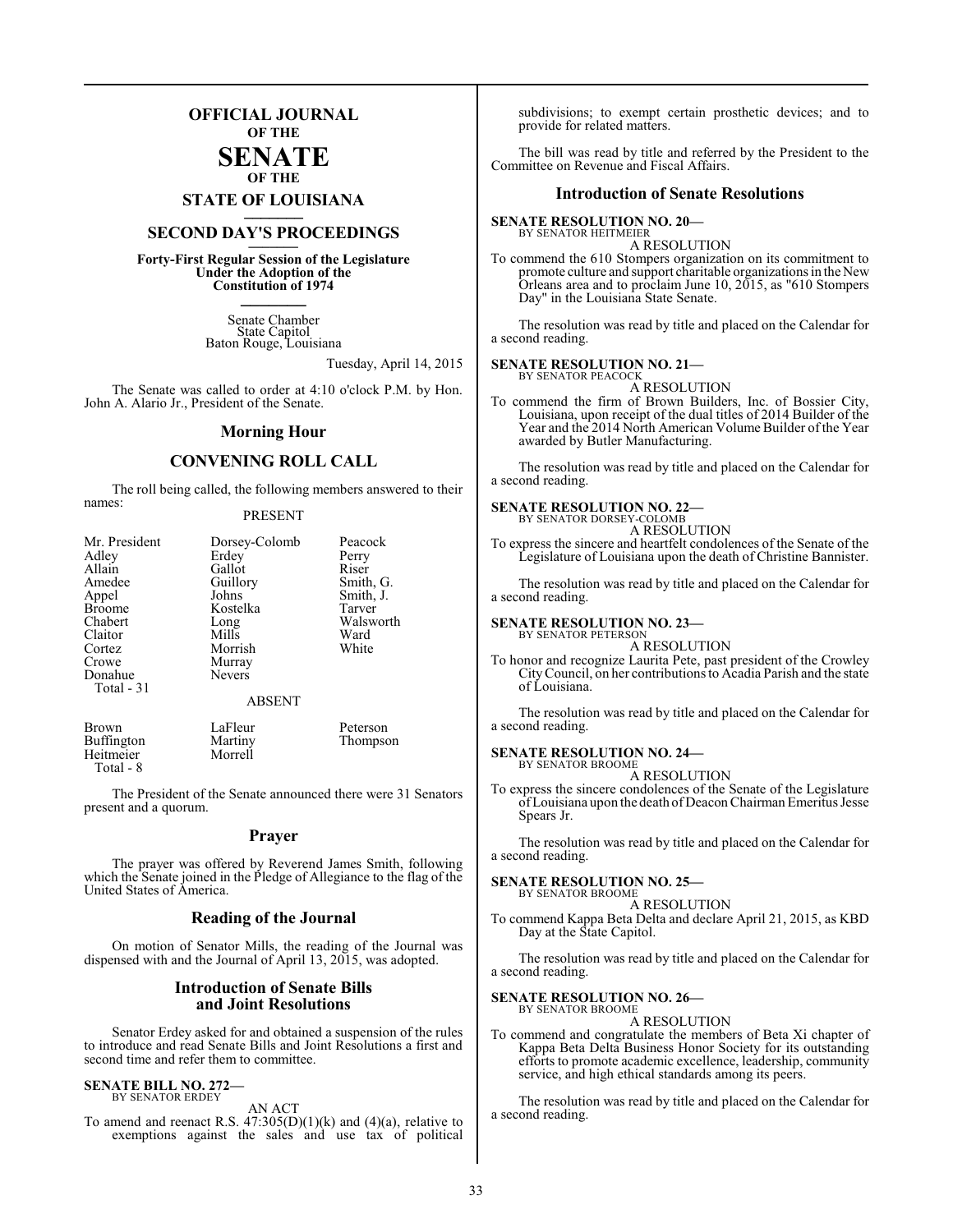## **Page 2 SENATE 2nd DAY'S PROCEEDINGS**

April 14, 2015

#### **Introduction of Senate Concurrent Resolutions**

#### **SENATE CONCURRENT RESOLUTION NO. 33—**

BY SENATOR DORSEY-COLOMB A CONCURRENT RESOLUTION

To commend the Public Administration Institute Student Association (PAISA) at Louisiana State University and to recognize April 13, 2015, as the seventeenth annual PAISA Day at the Louisiana Legislature.

The resolution was read by title and placed on the Calendar for a second reading.

**SENATE CONCURRENT RESOLUTION NO. 34—**<br>
BY SENATORS HEITMEIER, CROWE, MORRELL, NEVERS AND<br>
PETERSON AND REPRESENTATIVES ARNOLD, WESLEY BISHOP,<br>
LEGER, MORENO AND ORTEGO<br>
A CONCURRENT RESOLUTION

To urge and request the Department of Health and Hospitals, the Department of Education, the Medicaid managed care plans, and representatives ofthe Whole Child Initiative to work together to develop a plan to implement the Whole School, Whole Community, Whole Child model developed by the United States Centers for Disease Control and Prevention.

The resolution was read by title and placed on the Calendar for a second reading.

#### **SENATE CONCURRENT RESOLUTION NO. 35—**

BY SENATORS THOMPSON, KOSTELKA, RISER AND WALSWORTH<br>AND REPRESENTATIVES ANDERS, BROWN, CHANEY, FANNIN,<br>HOFFMANN,HUNTER,JACKSON,JEFFERSON,JAY MORRIS,PYLANT AND SHADOIN

A CONCURRENT RESOLUTION

To commend Charles "Charlie" Adams for being named one of the top ten 2014 pilots for Pilots for Patients.

The resolution was read by title and placed on the Calendar for a second reading.

**SENATE CONCURRENT RESOLUTION NO. 36—**<br>BY SENATORS THOMPSON, KOSTELKA, RISER AND WALSWORTH<br>AND REPRESENTATIVES ANDERS, BROWN, CHANEY, FANNIN,<br>HOFFMANN, HUNTER, JACKSON, JEFFERSON, JAY MORRIS, PYLANT AND SHADOIN

A CONCURRENT RESOLUTION

To commend Anderson "Andy" W. Barham for being named one of the top ten 2014 pilots for Pilots for Patients.

The resolution was read by title and placed on the Calendar for a second reading.

#### **SENATE CONCURRENT RESOLUTION NO. 37—** BY SENATOR DONAHUE

#### A CONCURRENT RESOLUTION

To commend the Louisiana Developmental Disabilities Council and its grassroots advocacy network, LaCAN, for its advocacy efforts to support that people with disabilities be allowed to live independently and become integrated and included in all facets of community living, and to designate April 29, 2015, as Disability Rights Day in Louisiana.

The resolution was read by title and placed on the Calendar for a second reading.

#### **Senate Resolutions on Second Reading**

#### **SENATE RESOLUTION NO. 3—** BY SENATOR MILLS

#### A RESOLUTION

To commend Tara MacInnes for her dedicated works to promote Moyamoya disease and to recognize Wednesday, May 6, 2015, as Moyamoya Disease Awareness Day in Louisiana.

On motion of Senator Mills the resolution was read by title and adopted.

#### **SENATE RESOLUTION NO. 4—**

BY SENATOR MORRISH A RESOLUTION

To designate the week of November 9 through 16, 2015, as "School Psychologist Week".

On motion of Senator Morrish the resolution was read by title and adopted.

## **SENATE RESOLUTION NO. 5—** BY SENATORS PETERSON AND NEVERS

A RESOLUTION To honor and recognize the contributions made by McClurie

Sampson Sr. to Washington Parish and the state of Louisiana.

On motion of Senator Peterson the resolution was read by title and adopted.

#### **SENATE RESOLUTION NO. 6—** BY SENATOR MILLS

A RESOLUTION

To commend Jacques Laviolette upon achieving the rank of Eagle Scout.

On motion of Senator Mills the resolution was read by title and adopted.

#### **SENATE RESOLUTION NO. 9—**

BY SENATOR CROWE A RESOLUTION

To commend the Republic of China, known as Taiwan, for positive economic relations and friendship with the state of Louisiana, to call for closer economic ties between Taiwan and the state of Louisiana, to support the mutual recognition of driver's licenses between Taiwan and the state of Louisiana, to support Taiwan's participation in international organizations, to celebrate the anniversaries of the sister-state relationship between Taiwan and Louisiana and the sister-city relationship between the cities of Taichung and Baton Rouge, to welcome Director General Louis M. Huang to Louisiana, and to commend the continued efforts of his office to advance economic and cultural exchange between Taiwan and the state of Louisiana.

The resolution was read by title and referred by the President to the Committee on Commerce, Consumer Protection, and International Affairs.

#### **SENATE RESOLUTION NO. 10—** BY SENATOR PEACOCK

#### A RESOLUTION

To commend Margaret "Maggie" Martin for her outstanding service, and numerous contributions to her community and her state, and on her many accomplishments.

On motion of Senator Peacock the resolution was read by title and adopted.

- **SENATE RESOLUTION NO. 11—** BY SENATORS MORRELL AND PETERSON AND REPRESENTATIVES ADAMS, WESLEY BISHOP, GISCLAIR AND PATRICK WILLIAMS A RESOLUTION
- To create a task force to study the postsecondary education disciplinary process for campus rape and sexual assault.

The resolution was read by title and referred by the President to the Committee on Education.

#### **SENATE RESOLUTION NO. 12—** BY SENATOR MORRELL

A RESOLUTION

To continue the Pretrial Service Commission, as created by Senate Resolution 150 of the 2014 Regular Session of the Legislature of Louisiana, by providing for a new deadline for the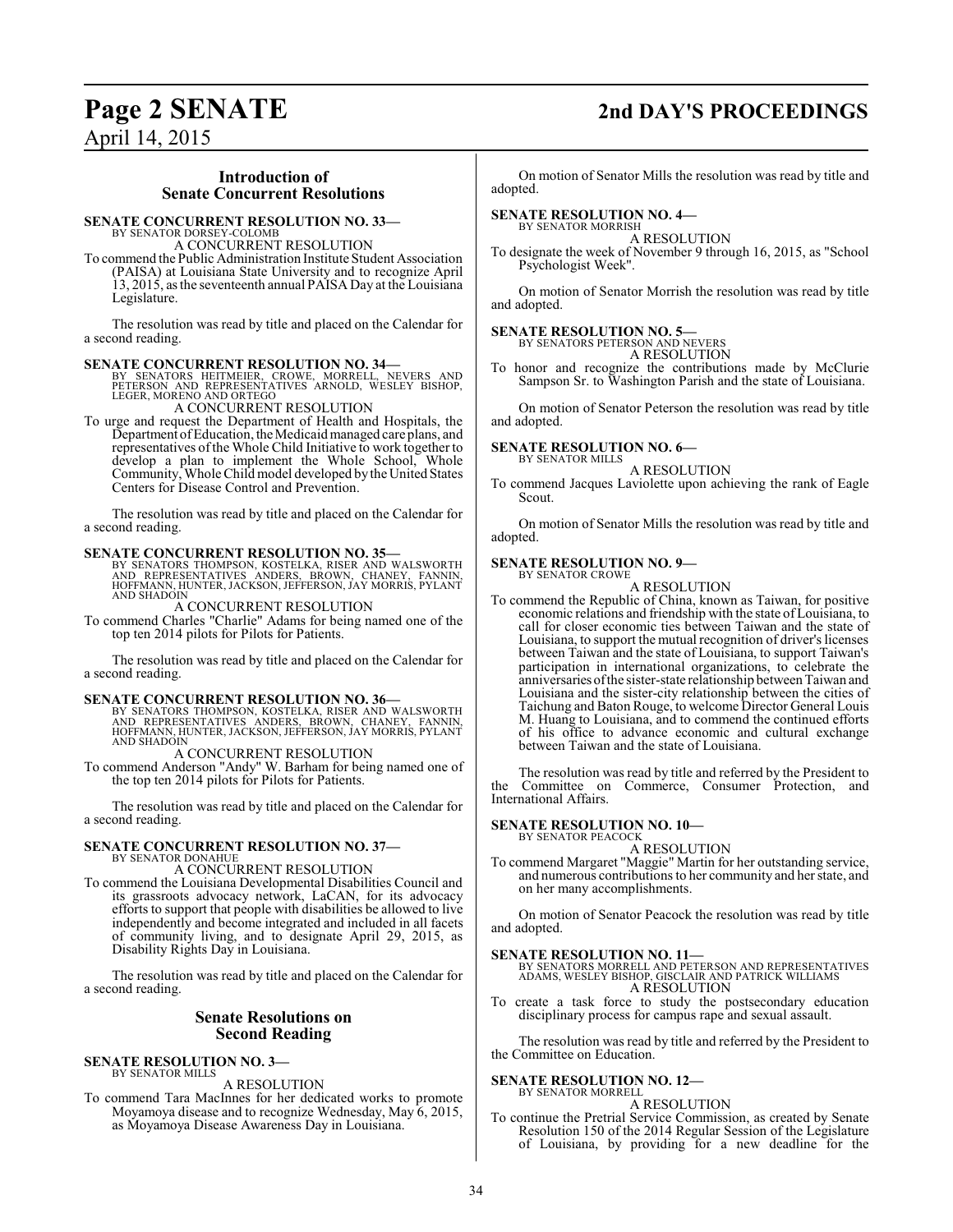## **2nd DAY'S PROCEEDINGS Page 3 SENATE**

# April 14, 2015

commission tomake recommendations for policyand legislative changes.

The resolution was read by title and referred by the President to the Committee on Judiciary B.

**SENATE RESOLUTION NO. 13—**

BY SENATOR WALSWORTH A RESOLUTION

To recognize Wednesday, April 29, 2015, as "Eating Disorder Awareness and Prevention Day" at the Louisiana State Capitol.

On motion of Senator Walsworth the resolution was read by title and adopted.

**SENATE RESOLUTION NO. 14—**<br>BY SENATORS WALSWORTH, ADLEY, ALARIO, ALLAIN, APPEL,<br>BUFFINGTON, CHABERT, CLAITOR, CORTEZ, CROWE, DONAHUE,<br>DORSEY-COLOMB, ERDEY, GUILLORY, JOHNS, KOSTÉLKA, LONG,<br>MILLS, MORRELL, MORRISH, MURRAY, A RESOLUTION

To commend Congressman Steve Scalise on being elected as Majority Whip of the United States House of Representatives.

On motion of Senator Walsworth the resolution was read by title and adopted.

## **SENATE RESOLUTION NO. 15—** BY SENATOR THOMPSON

A RESOLUTION

To commend and congratulate the University of Louisiana at Monroe water ski team for its national championship win at the  $26<sup>th</sup>$ National Collegiate Water Ski Association Conference.

On motion of Senator Thompson the resolution was read by title and returned to the Calendar, subject to call.

#### **SENATE RESOLUTION NO. 16—** BY SENATOR JOHN SMITH

A RESOLUTION

To commend Virgie Sue Evans Prewitt Davis upon the occasion of her one hundredth birthday.

On motion of Senator John Smith the resolution was read by title and adopted.

**SENATE RESOLUTION NO. 17—** BY SENATOR BROOME

A RESOLUTION

To commend the Volunteer Louisiana Commission for its support of national service and volunteerism in Louisiana.

The resolution was read by title and referred by the President to the Committee on Education.

**SENATE RESOLUTION NO. 18—** BY SENATORS MORRELL AND PETERSON AND REPRESENTATIVES ADAMS, WESLEY BISHOP, GISCLAIR AND PATRICK WILLIAMS A RESOLUTION

To designate the month of April 2015 as Sexual Assault Awareness Month in the state of Louisiana and to draw attention to the need for preventive measures.

The resolution was read by title and referred by the President to the Committee on Judiciary B.

#### **Senate Concurrent Resolutions on Second Reading**

#### **SENATE CONCURRENT RESOLUTION NO. 8—** BY SENATOR ALARIO

A CONCURRENT RESOLUTION

To express the sincere and heartfelt condolences of the Legislature of Louisiana upon the passing of Charles H. Tubre of New Orleans, a kind and caring individual who worked tirelessly as

a champion for the rights of the disabled and the elderly as a consultant, public servant, educator, and administrator.

The concurrent resolution was read by title. Senator Alario moved to adopt the Senate Concurrent Resolution.

## **ROLL CALL**

The roll was called with the following result:

#### YEAS

| Mr. President<br>Adley<br>Allain<br>Amedee<br>Appel<br><b>Broome</b><br><b>Brown</b><br><b>Buffington</b><br>Chabert<br>Claitor<br>Cortez | Donahue<br>Dorsey-Colomb<br>Erdey<br>Gallot<br>Guillory<br>Johns<br>Kostelka<br>Mills<br>Morrell<br>Morrish<br>Murray | Peacock<br>Perry<br>Peterson<br>Riser<br>Smith, G.<br>Smith, J.<br>Tarver<br>Thompson<br>Walsworth<br>Ward<br>White |
|-------------------------------------------------------------------------------------------------------------------------------------------|-----------------------------------------------------------------------------------------------------------------------|---------------------------------------------------------------------------------------------------------------------|
| Crowe                                                                                                                                     | <b>Nevers</b>                                                                                                         |                                                                                                                     |
| Total $-35$                                                                                                                               | <b>NAYS</b>                                                                                                           |                                                                                                                     |

ABSENT

Heitmeier Long<br>LaFleur Marti Martiny Total - 4

Total - 0

The Chair declared the Senate adopted the Senate Concurrent Resolution and ordered it sent to the House.

#### **SENATE CONCURRENT RESOLUTION NO. 9—**

BY SENATOR ALARIO A CONCURRENT RESOLUTION

To express the sincere and heartfelt condolences ofthe Legislature of Louisiana upon the death offormer Louisiana State Senator, the Honorable Elwyn J. Nicholson of Marrero.

The concurrent resolution was read by title. Senator Murray moved to adopt the Senate Concurrent Resolution.

### **ROLL CALL**

The roll was called with the following result:

#### YEAS

| Mr. President<br>Adlev<br>Allain<br>Amedee<br>Appel<br>Broome<br>Brown<br>Buffington<br>Chabert<br>Claitor<br>Cortez | Dorsey-Colomb<br>Erdey<br>Gallot<br>Guillory<br>Johns<br>Kostelka<br>Long<br>Mills<br>Morrell<br>Morrish<br>Murray | Peacock<br>Perry<br>Peterson<br>Riser<br>Smith, G.<br>Smith, J.<br>Tarver<br>Thompson<br>Walsworth<br>Ward<br>White |
|----------------------------------------------------------------------------------------------------------------------|--------------------------------------------------------------------------------------------------------------------|---------------------------------------------------------------------------------------------------------------------|
| Crowe<br>Total - 35                                                                                                  | <b>Nevers</b><br><b>NAYS</b>                                                                                       |                                                                                                                     |
| Total - 0                                                                                                            |                                                                                                                    |                                                                                                                     |

#### ABSENT

Donahue LaFleur<br>Heitmeier Martiny

Heitmeier Total - 4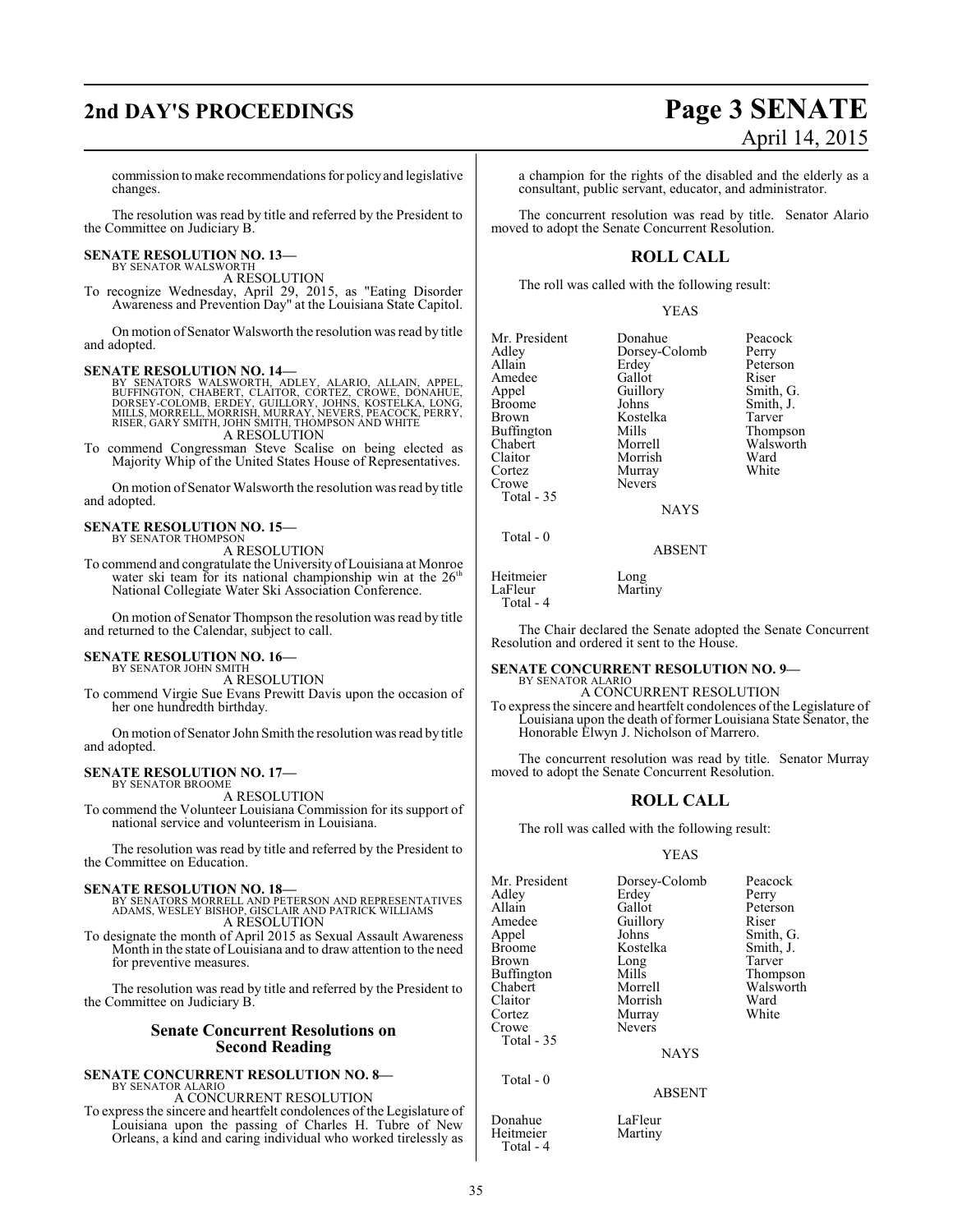# April 14, 2015

The Chair declared the Senate adopted the Senate Concurrent Resolution and ordered it sent to the House.

#### **SENATE CONCURRENT RESOLUTION NO. 10—** BY SENATOR CORTEZ

A CONCURRENT RESOLUTION

To recognize May 2015 as "Amyotrophic Lateral Sclerosis Awareness Month" and to memorialize the Congress of the United States to enact legislation to provide additional funding for research for the treatment and cure of Amyotrophic Lateral Sclerosis.

The resolution was read by title and referred by the President to the Committee on Health and Welfare.

## **SENATE CONCURRENT RESOLUTION NO. 11—** BY SENATOR CROWE AND REPRESENTATIVE CROMER

A CONCURRENT RESOLUTION

To congratulate Willard and Inez LeBlanc Hunt upon the occasion of their seventieth wedding anniversary.

The concurrent resolution was read by title. Senator Crowe moved to adopt the Senate Concurrent Resolution.

### **ROLL CALL**

The roll was called with the following result:

#### YEAS

| Mr. President<br>Adley<br>Allain<br>Amedee<br>Appel<br><b>Broome</b><br><b>Brown</b><br>Buffington<br>Chabert<br>Cortez<br>Crowe | Dorsey-Colomb<br>Erdey<br>Gallot<br>Guillory<br>Johns<br>Kostelka<br>Long<br>Mills<br>Morrell<br>Morrish<br>Murray | Perry<br>Peterson<br>Riser<br>Smith, G.<br>Smith, J.<br>Tarver<br>Thompson<br>Walsworth<br>Ward<br>White |
|----------------------------------------------------------------------------------------------------------------------------------|--------------------------------------------------------------------------------------------------------------------|----------------------------------------------------------------------------------------------------------|
| Donahue<br>Total - 34                                                                                                            | Peacock<br><b>NAYS</b>                                                                                             |                                                                                                          |
| Total - 0                                                                                                                        | <b>ABSENT</b>                                                                                                      |                                                                                                          |
| $C1$ <sub>a</sub> $\cdots$                                                                                                       | $L_{\alpha}$ $E1_{\alpha\alpha\alpha}$                                                                             | $N_{\alpha}$                                                                                             |

Claitor LaFleur Nevers Heitmeier Martiny Total - 5

The Chair declared the Senate adopted the Senate Concurrent Resolution and ordered it sent to the House.

#### **SENATE CONCURRENT RESOLUTION NO. 12—**

BY SENATOR ERDEY AND REPRESENTATIVE POPE A CONCURRENT RESOLUTION

To commend and congratulate Arthur Perkins for his substantial legacy of service to his community, particularly his twenty-six years of service on the Denham Springs City Council.

The concurrent resolution was read by title. Senator Erdey moved to adopt the Senate Concurrent Resolution.

#### **ROLL CALL**

The roll was called with the following result:

#### YEAS

| Mr. President | Donahue       | Perry     |
|---------------|---------------|-----------|
| Adley         | Dorsey-Colomb | Peterson  |
| Allain        | Erdey         | Riser     |
| Amedee        | Guillory      | Smith, G. |

## **Page 4 SENATE 2nd DAY'S PROCEEDINGS**

| Appel<br>Broome<br>Brown<br>Buffington<br>Chabert<br>Claitor<br>Cortez<br>Crowe<br>Total - 34<br>Total $-0$ | Kostelka<br>Long<br>Mills<br>Morrell<br>Morrish<br>Murray<br><b>Nevers</b><br>Peacock<br><b>NAYS</b> | Smith, J.<br>Tarver<br>Thompson<br>Walsworth<br>Ward<br>White |
|-------------------------------------------------------------------------------------------------------------|------------------------------------------------------------------------------------------------------|---------------------------------------------------------------|
|                                                                                                             | <b>ABSENT</b>                                                                                        |                                                               |
| Gallot<br>Heitmeier<br>Total - 5                                                                            | Johns<br>LaFleur                                                                                     | Martiny                                                       |

The Chair declared the Senate adopted the Senate Concurrent Resolution and ordered it sent to the House.

## **SENATE CONCURRENT RESOLUTION NO. 13—** BY SENATOR THOMPSON AND REPRESENTATIVES ARNOLD AND

LEGER A CONCURRENT RESOLUTION

To recognize the twenty-fifth anniversary of the Affordable Housing Program and the program's contributions to the citizens of Louisiana.

The resolution was read by title and referred by the President to the Committee on Local and Municipal Affairs.

### **SENATE CONCURRENT RESOLUTION NO. 14—**

BY SENATOR MORRISH A CONCURRENT RESOLUTION

To continue and provide with respect to the Task Force on the Prevention of Sexual Abuse of Children within the Department of Children and Family Services, created in the 2014 Regular Session pursuant to Senate Concurrent Resolution No. 69.

The resolution was read by title and referred by the President to the Committee on Judiciary B.

#### **SENATE CONCURRENT RESOLUTION NO. 15—** BY SENATOR MORRISH

A CONCURRENT RESOLUTION

To commend Milton Vanicor for his passion, devotion, and his nearly eighty-year commitment to Cajun music.

The concurrent resolution was read by title. Senator Morrish moved to adopt the Senate Concurrent Resolution.

#### **ROLL CALL**

The roll was called with the following result:

#### YEAS

| Mr. President<br>Adley<br>Allain<br>Amedee<br>Appel<br>Broome<br>Brown<br>Buffington<br>Chabert<br>Claitor<br>Cortez<br>Crowe<br>Total - 36 | Donahue<br>Dorsey-Colomb<br>Erdey<br>Gallot<br>Guillory<br>Johns<br>Kostelka<br>Long<br>Mills<br>Morrell<br>Morrish<br>Murray | <b>Nevers</b><br>Peacock<br>Perry<br>Peterson<br>Riser<br>Smith, G.<br>Smith, J.<br>Tarver<br>Thompson<br>Walsworth<br>Ward<br>White |
|---------------------------------------------------------------------------------------------------------------------------------------------|-------------------------------------------------------------------------------------------------------------------------------|--------------------------------------------------------------------------------------------------------------------------------------|
|                                                                                                                                             | <b>NAYS</b>                                                                                                                   |                                                                                                                                      |
|                                                                                                                                             |                                                                                                                               |                                                                                                                                      |

Total - 0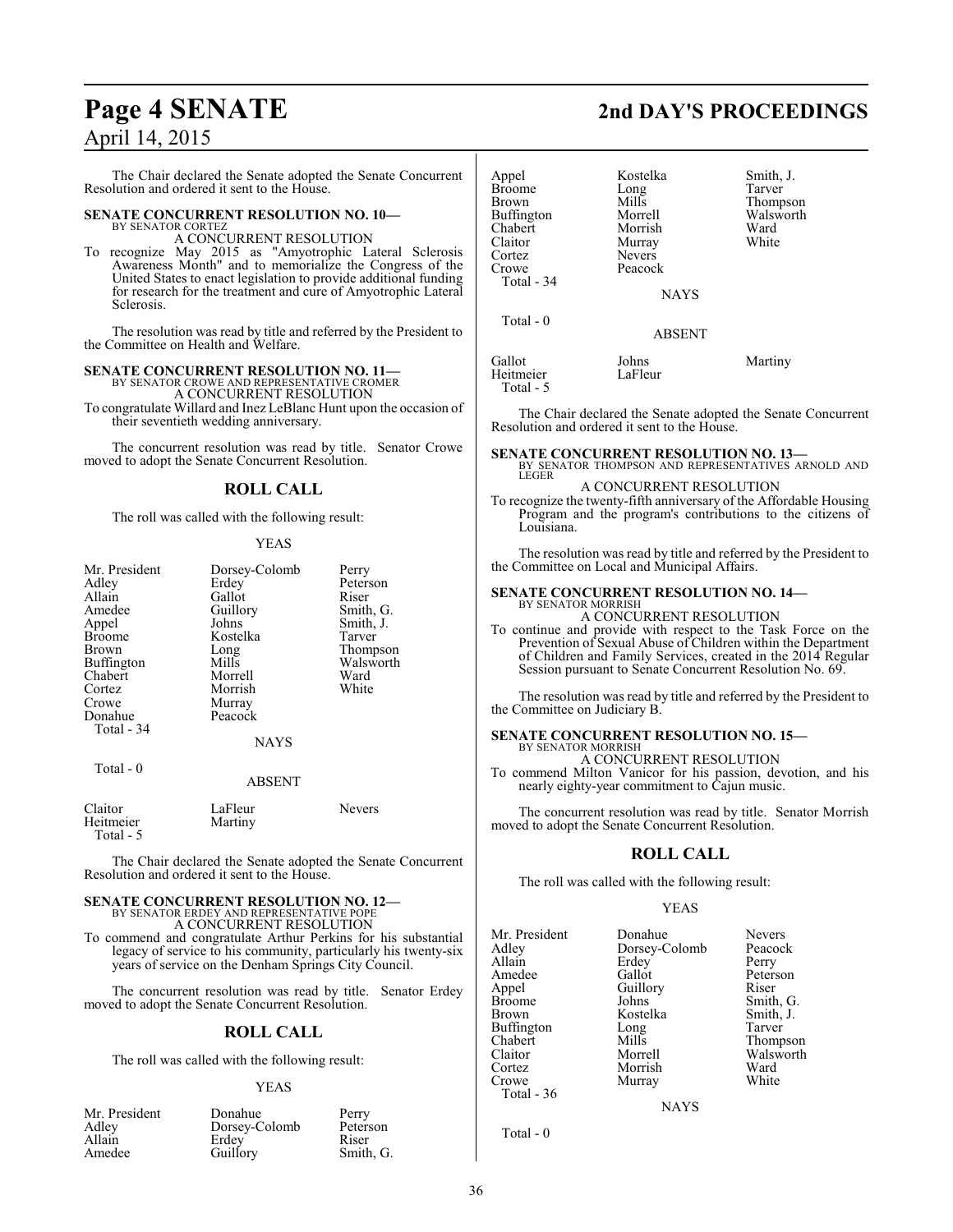## **2nd DAY'S PROCEEDINGS Page 5 SENATE**

#### ABSENT

| Heitmeier | LaFleur | Martiny |
|-----------|---------|---------|
| Total - 3 |         |         |

The Chair declared the Senate adopted the Senate Concurrent Resolution and ordered it sent to the House.

#### **SENATE CONCURRENT RESOLUTION NO. 16—** BY SENATOR MILLS

A CONCURRENT RESOLUTION

To direct the Louisiana State Law Institute to establish a working group to study current law relative to marijuana and to make recommendations to protect public safety, hold marijuana offenders accountable, and control costs to the criminal justice system arising out of the prosecution of marijuana offenses.

The resolution was read by title and referred by the President to the Committee on Judiciary B.

#### **SENATE CONCURRENT RESOLUTION NO. 17—** BY SENATOR MILLS

A CONCURRENT RESOLUTION

To direct the Department of Health and Hospitals to evaluate and report to the Senate and House committees on health and welfare the health benefits and costs of adding Krabbe disease to the list of mandatory screenings performed on newborns when it is recommended by the United States Department of Health and Human Services Discretionary Advisory Committee on Heritable Disorders in Newborns and Children, the American College of Medical Genetics, and the Louisiana Newborn Screening Advisory Committee.

The resolution was read by title and referred by the President to the Committee on Health and Welfare.

**SENATE CONCURRENT RESOLUTION NO. 18—**<br>BY SENATORS WHITE, KOSTELKA AND WALSWORTH AND<br>REPRESENTATIVES CHANEY AND JACKSON A CONCURRENT RESOLUTION

To authorize and direct the Louisiana Emergency Response Network (LERN) to organize and facilitate a working group of healthcare providers who deal with victims of trauma to develop recommendations for a Level III Trauma Center in Northeast Louisiana.

The resolution was read by title and referred by the President to the Committee on Health and Welfare.

#### **SENATE CONCURRENT RESOLUTION NO. 19—** BY SENATOR MILLS

A CONCURRENT RESOLUTION

To direct the Louisiana Physical Therapy Board to create the Physical Therapy Patient Access Review Committee.

The resolution was read by title and referred by the President to the Committee on Health and Welfare.

#### **SENATE CONCURRENT RESOLUTION NO. 20—** BY SENATOR MURRAY

A CONCURRENT RESOLUTION

To urge and request the Louisiana Board of Ethics to issue an advisory opinion determining whether the employees of a private charter school operator who work at the public charter school operated by their employer are "public employees" as defined in the Louisiana Code of Governmental Ethics.

The resolution was read by title and referred by the President to the Committee on Senate and Governmental Affairs.

#### **SENATE CONCURRENT RESOLUTION NO. 21—** BY SENATOR BROOME A CONCURRENT RESOLUTION

To urge and request the Capital Area Human Services District to develop and operate a crisis stabilization unit to serve the Capital Region and to urge community leaders, local

# April 14, 2015

governments of the Capital Region, the state, and healthcare providers to collaborate, identify, and develop a blended approach to finance services provided by the crisis stabilization unit to individuals without a payor source or a means to pay for their mental health care.

The resolution was read by title and referred by the President to the Committee on Health and Welfare.

### **SENATE CONCURRENT RESOLUTION NO. 22—**

BY SENATOR BROOME A CONCURRENT RESOLUTION

To commend the Volunteer Louisiana Commission for its support of national service and volunteerism in Louisiana.

The resolution was read by title and referred by the President to the Committee on Education.

**SENATE CONCURRENT RESOLUTION NO. 23—** BY SENATOR JOHNS

#### A CONCURRENT RESOLUTION

To commend and congratulate the 2015 Division III St. Louis Catholic State Championship Soccer Team on its fifth state championship in six years.

The concurrent resolution was read by title. Senator Johns moved to adopt the Senate Concurrent Resolution.

#### **ROLL CALL**

The roll was called with the following result:

#### YEAS

Mr. President Dorsey-Colomb Peacock<br>Adley Erdey Perry Adley Erdey<br>Allain Gallot Allain Gallot Peterson<br>Amedee Guillory Riser Amedee Guillory<br>Appel Johns Appel Johns Smith, G.<br>Broome Kostelka Smith, J. Brown Long Tarver<br>Buffington Mills Thompson Buffington Mills<br>Chabert Morrell Chabert Morrell Walsworth Cortez Morrish Ward Donahue Total - 35

Total - 0

Kostelka Smith,<br>Long Tarver Murray<br>Nevers

**NAYS** 

#### ABSENT

Claitor LaFleur<br>Heitmeier Martiny Heitmeier Total - 4

The Chair declared the Senate adopted the Senate Concurrent Resolution and ordered it sent to the House.

**SENATE CONCURRENT RESOLUTION NO. 24—**<br>BY SENATORS JOHNS AND MORRISH AND REPRESENTATIVES<br>DANAHAY AND KLECKLEY A CONCURRENT RESOLUTION

To express the sincere condolences of the Legislature of Louisiana upon the death of Deborah Lechtenberg Warshaw.

The concurrent resolution was read by title. Senator Johns moved to adopt the Senate Concurrent Resolution.

#### **ROLL CALL**

The roll was called with the following result: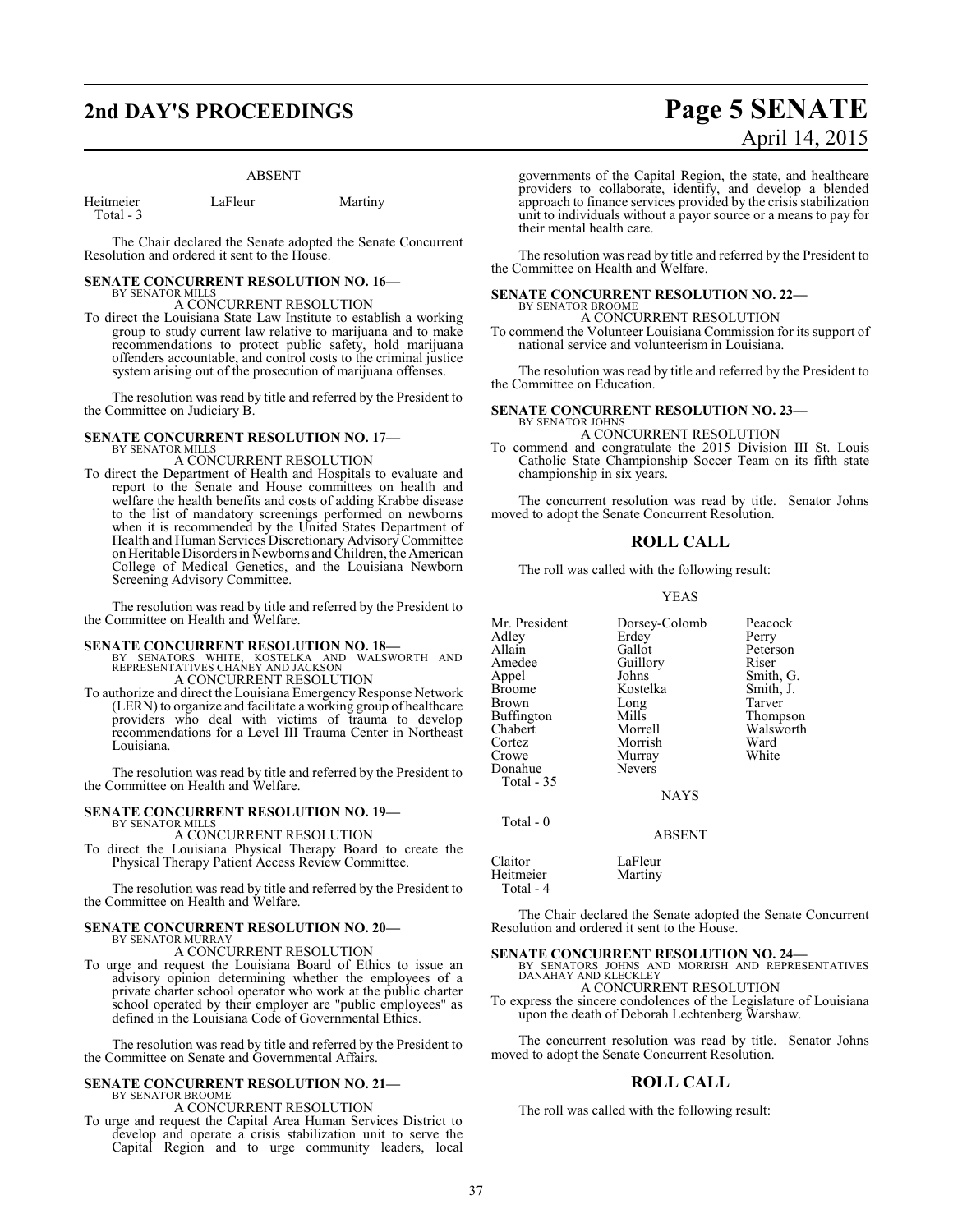# April 14, 2015

#### YEAS

| Mr. President<br>Adley<br>Allain<br>Amedee<br>Appel<br>Broome<br>Brown<br><b>Buffington</b><br>Chabert<br>Cortez<br>Crowe<br>Donahue<br><b>Total - 35</b><br>Total - 0 | Dorsey-Colomb<br>Erdey<br>Gallot<br>Guillory<br>Johns<br>Kostelka<br>Long<br>Mills<br>Morrell<br>Morrish<br>Murray<br><b>Nevers</b><br><b>NAYS</b> | Peacock<br>Perry<br>Peterson<br>Riser<br>Smith, G.<br>Smith, J.<br>Tarver<br>Thompson<br>Walsworth<br>Ward<br>White |
|------------------------------------------------------------------------------------------------------------------------------------------------------------------------|----------------------------------------------------------------------------------------------------------------------------------------------------|---------------------------------------------------------------------------------------------------------------------|
|                                                                                                                                                                        | ABSENT                                                                                                                                             |                                                                                                                     |
| Claitor<br>Heitmeier<br>Total - 4                                                                                                                                      | LaFleur<br>Martiny                                                                                                                                 |                                                                                                                     |

The Chair declared the Senate adopted the Senate Concurrent Resolution and ordered it sent to the House.

### **SENATE CONCURRENT RESOLUTION NO. 25—** BY SENATOR ERDEY AND REPRESENTATIVE POPE A CONCURRENT RESOLUTION

To commend Mayor James Durbin on his retirement following twelve years as the mayor of Denham Springs, Louisiana, and on his significant contributions to the growth and development of the city.

The concurrent resolution was read by title. Senator Erdey moved to adopt the Senate Concurrent Resolution.

#### **ROLL CALL**

The roll was called with the following result:

#### YEAS

| Mr. President<br>Adley<br>Allain<br>Amedee<br>Appel<br><b>Broome</b><br>Brown<br>Buffington<br>Chabert<br>Cortez<br>Crowe<br>Donahue<br>Total - 35<br>Total $-0$ | Dorsey-Colomb<br>Erdey<br>Gallot<br>Guillory<br>Johns<br>Kostelka<br>Long<br>Mills<br>Morrell<br>Morrish<br>Murray<br><b>Nevers</b><br><b>NAYS</b> | Peacock<br>Perry<br>Peterson<br>Riser<br>Smith, G.<br>Smith, J.<br>Tarver<br>Thompson<br>Walsworth<br>Ward<br>White |
|------------------------------------------------------------------------------------------------------------------------------------------------------------------|----------------------------------------------------------------------------------------------------------------------------------------------------|---------------------------------------------------------------------------------------------------------------------|
|                                                                                                                                                                  | ABSENT                                                                                                                                             |                                                                                                                     |
| Claitor<br>Heitmeier<br>Total - 4                                                                                                                                | LaFleur<br>Martiny                                                                                                                                 |                                                                                                                     |

The Chair declared the Senate adopted the Senate Concurrent Resolution and ordered it sent to the House.

# **SENATE CONCURRENT RESOLUTION NO. 26—**<br>BY SENATOR ERDEY AND REPRESENTATIVE MACK<br>A CONCURRENT RESOLUTION

To express the sincere and heartfelt condolences of the Legislature of Louisiana upon the death of Louis Charles Bartus.

## **Page 6 SENATE 2nd DAY'S PROCEEDINGS**

The concurrent resolution was read by title. Senator Erdey moved to adopt the Senate Concurrent Resolution.

#### **ROLL CALL**

The roll was called with the following result:

#### YEAS

| Mr. President     | Dorsey-Colomb | Peacock   |
|-------------------|---------------|-----------|
| Adley             | Erdey         | Perry     |
| Allain            | Gallot        | Peterson  |
| Amedee            | Guillory      | Riser     |
| Appel             | Johns         | Smith, G. |
| <b>Broome</b>     | Kostelka      | Smith, J. |
| Brown             | Long          | Tarver    |
| <b>Buffington</b> | Mills         | Thompson  |
| Chabert           | Morrell       | Walsworth |
| Cortez            | Morrish       | Ward      |
| Crowe             | Murray        | White     |
| Donahue           | Nevers        |           |
| Total - 35        |               |           |
|                   | NAVS          |           |

NAYS

ABSENT

Total - 0

Claitor LaFleur<br>Heitmeier Martiny

Heitmeier Total - 4

The Chair declared the Senate adopted the Senate Concurrent Resolution and ordered it sent to the House.

## **SENATE CONCURRENT RESOLUTION NO. 27—** BY SENATOR ERDEY AND REPRESENTATIVE POPE

A CONCURRENT RESOLUTION

To commend and congratulate Dr. Milton Hughes on his retirement from the Livingston Parish School Board representing District 3.

The concurrent resolution was read by title. Senator Erdey moved to adopt the Senate Concurrent Resolution.

#### **ROLL CALL**

The roll was called with the following result:

#### YEAS

| Mr. President<br>Adley<br>Allain<br>Amedee<br>Appel<br><b>Broome</b><br><b>Brown</b><br><b>Buffington</b><br>Chabert<br>Cortez<br>Crowe<br>Donahue<br>Total - 34 | Dorsey-Colomb<br>Erdey<br>Gallot<br>Guillory<br>Johns<br>Kostelka<br>Long<br>Mills<br>Morrell<br>Morrish<br>Murray<br>Peacock<br><b>NAYS</b> | Perry<br>Peterson<br>Riser<br>Smith, G.<br>Smith, J.<br>Tarver<br>Thompson<br>Walsworth<br>Ward<br>White |
|------------------------------------------------------------------------------------------------------------------------------------------------------------------|----------------------------------------------------------------------------------------------------------------------------------------------|----------------------------------------------------------------------------------------------------------|
| Total $-0$                                                                                                                                                       | <b>ABSENT</b>                                                                                                                                |                                                                                                          |

Claitor LaFleur Nevers<br>
Heitmeier Martiny Heitmeier Total - 5

The Chair declared the Senate adopted the Senate Concurrent Resolution and ordered it sent to the House.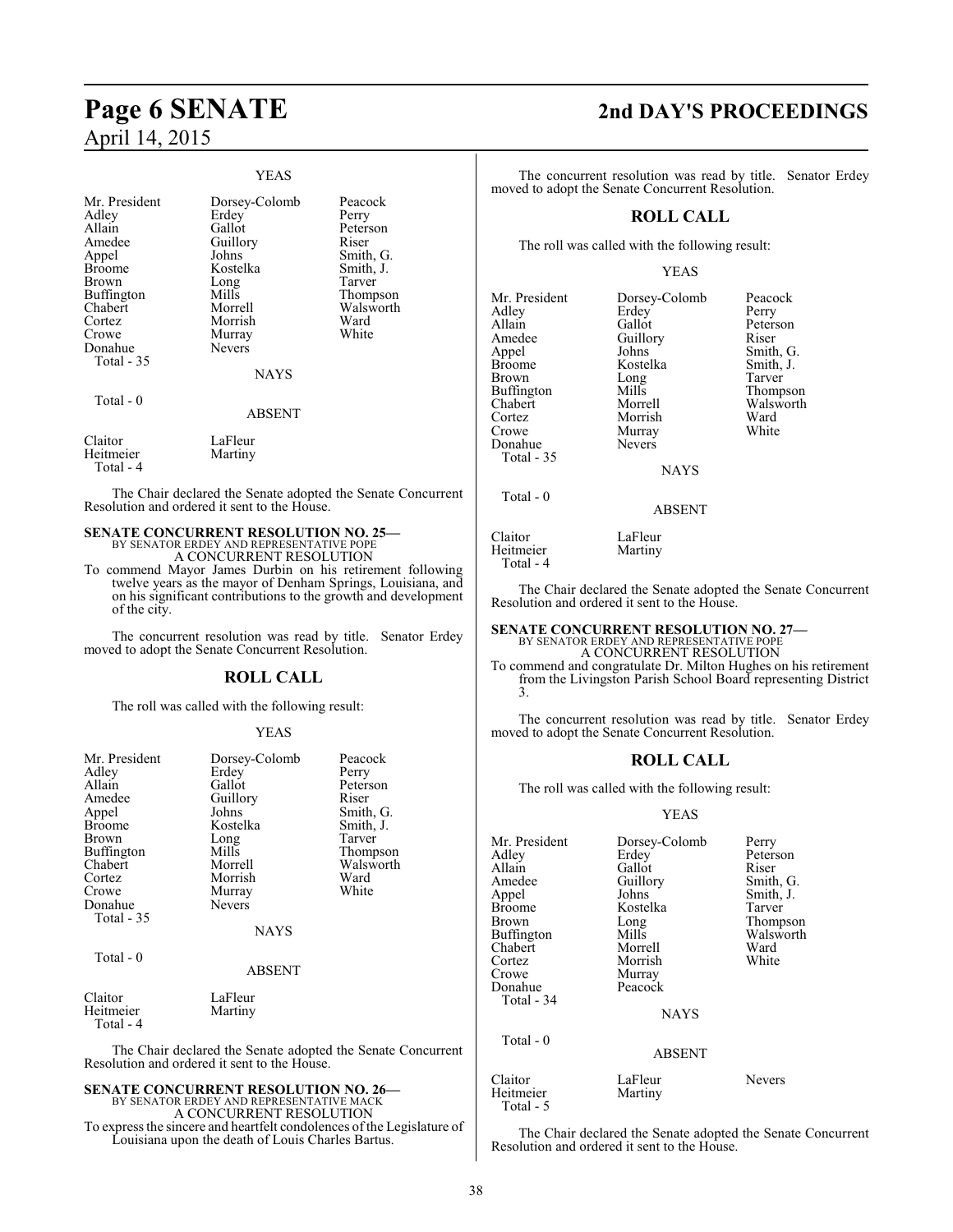## **2nd DAY'S PROCEEDINGS Page 7 SENATE**

#### **SENATE CONCURRENT RESOLUTION NO. 28—**

BY SENATOR CROWE AND REPRESENTATIVE GAROFALO A CONCURRENT RESOLUTION

To commend the National Aeronautics and Space Administration (NASA) on its significant accomplishments, both technical and scientific, and the Michoud Assembly Facility for its contributions to these advances which have positively impacted both the nation and the state of Louisiana.

The resolution was read by title and referred by the President to the Committee on Transportation, Highways and Public Works.

#### **SENATE CONCURRENT RESOLUTION NO. 29—** BY SENATOR MORRELL A CONCURRENT RESOLUTION

To extend the term of the Capital Punishment Fiscal Impact Commission, which was created to study the fiscal costs of the death penalty in Louisiana and to recommend any action or legislation that the commission deems necessary or appropriate.

The resolution was read by title and referred by the President to the Committee on Judiciary B.

**SENATE CONCURRENT RESOLUTION NO. 30—**<br>BY SENATORS MORRELL AND PETERSON AND REPRESENTATIVES<br>ADAMS, WESLEY BISHOP, GISCLAIR, MORENO AND PATRICK WILLIAMS

A CONCURRENT RESOLUTION To designate April 28, 2015, as "Purple and Teal Day" at the Louisiana State Capitol and to recognize the efforts of the Louisiana Coalition Against Domestic Violence.

The concurrent resolution was read by title. Senator Morrell moved to adopt the Senate Concurrent Resolution.

#### **ROLL CALL**

The roll was called with the following result:

#### YEAS

| Mr. President<br>Adley<br>Allain<br>Amedee<br>Appel<br><b>Broome</b><br>Brown<br>Buffington<br>Chabert<br>Cortez<br>Crowe<br>Donahue<br>Total - 34<br>Total - 0 | Dorsey-Colomb<br>Erdey<br>Gallot<br>Guillory<br>Johns<br>Kostelka<br>Long<br>Mills<br>Morrell<br>Morrish<br>Murray<br>Peacock<br><b>NAYS</b> | Perry<br>Peterson<br>Riser<br>Smith, G.<br>Smith, J.<br>Tarver<br>Thompson<br>Walsworth<br>Ward<br>White |
|-----------------------------------------------------------------------------------------------------------------------------------------------------------------|----------------------------------------------------------------------------------------------------------------------------------------------|----------------------------------------------------------------------------------------------------------|
|                                                                                                                                                                 | <b>ABSENT</b>                                                                                                                                |                                                                                                          |
| Claitor<br>Heitmeier                                                                                                                                            | LaFleur<br>Martiny                                                                                                                           | Nevers                                                                                                   |

Total - 5

The Chair declared the Senate adopted the Senate Concurrent Resolution and ordered it sent to the House.

## **SENATE CONCURRENT RESOLUTION NO. 31—** BY SENATOR ERDEY AND REPRESENTATIVE SCHEXNAYDER A CONCURRENT RESOLUTION

To commend and congratulate Keith Martin on his retirement from

the Livingston Parish School Board.

The concurrent resolution was read by title. Senator Erdey moved to adopt the Senate Concurrent Resolution.

# April 14, 2015

#### **ROLL CALL**

The roll was called with the following result:

Nevers

YEAS

Mr. President Donahue Peacock<br>Adley Dorsey-Colomb Perry Adley Dorsey-Colomb<br>Allain Erdey Amedee Gallot<br>
Appel Guillory Appel Guillory Smith, G.<br>Broome Johns Smith, J. Broome Johns Smith, J.<br>Brown Kostelka Tarver Buffington Long<br>Chabert Mills Chabert Mills Walsworth<br>Claitor Morrish Ward Claitor Morrish Ward Cortez Murray<br>Crowe Nevers Total - 35

Erdey Peterson<br>Gallot Riser Kostelka Tarver<br>Long Thompson

**NAYS** 

#### ABSENT

Heitmeier Martiny<br>LaFleur Morrell LaFleur

Total - 0

Total - 4

The Chair declared the Senate adopted the Senate Concurrent Resolution and ordered it sent to the House.

#### **SENATE CONCURRENT RESOLUTION NO. 32—**

BY SENATOR CORTEZ A CONCURRENT RESOLUTION

To commend posthumously law enforcement officers from the Acadiana region who died or were slain in the line of duty.

The concurrent resolution was read by title. Senator Cortez moved to adopt the Senate Concurrent Resolution.

#### **ROLL CALL**

The roll was called with the following result:

#### YEAS

| Mr. President<br>Adlev<br>Allain<br>Amedee<br>Appel<br>Broome<br>Brown<br>Buffington | Donahue<br>Dorsey-Colomb<br>Erdey<br>Gallot<br>Guillory<br>Johns<br>Kostelka<br>Long | <b>Nevers</b><br>Peacock<br>Perry<br>Peterson<br>Riser<br>Smith, G.<br>Smith, J.<br>Tarver |
|--------------------------------------------------------------------------------------|--------------------------------------------------------------------------------------|--------------------------------------------------------------------------------------------|
| Chabert                                                                              | Mills                                                                                | Thompson                                                                                   |
| Claitor                                                                              | Morrell                                                                              | Walsworth                                                                                  |
| Cortez                                                                               | Morrish                                                                              | Ward                                                                                       |
| Crowe                                                                                | Murray                                                                               | White                                                                                      |
| Total - 36                                                                           |                                                                                      |                                                                                            |
|                                                                                      | <b>NAYS</b>                                                                          |                                                                                            |
| Total $-0$                                                                           | <b>ABSENT</b>                                                                        |                                                                                            |
| Heitmeier                                                                            | LaFleur                                                                              | Martiny                                                                                    |

Total - 3

The Chair declared the Senate adopted the Senate Concurrent Resolution and ordered it sent to the House.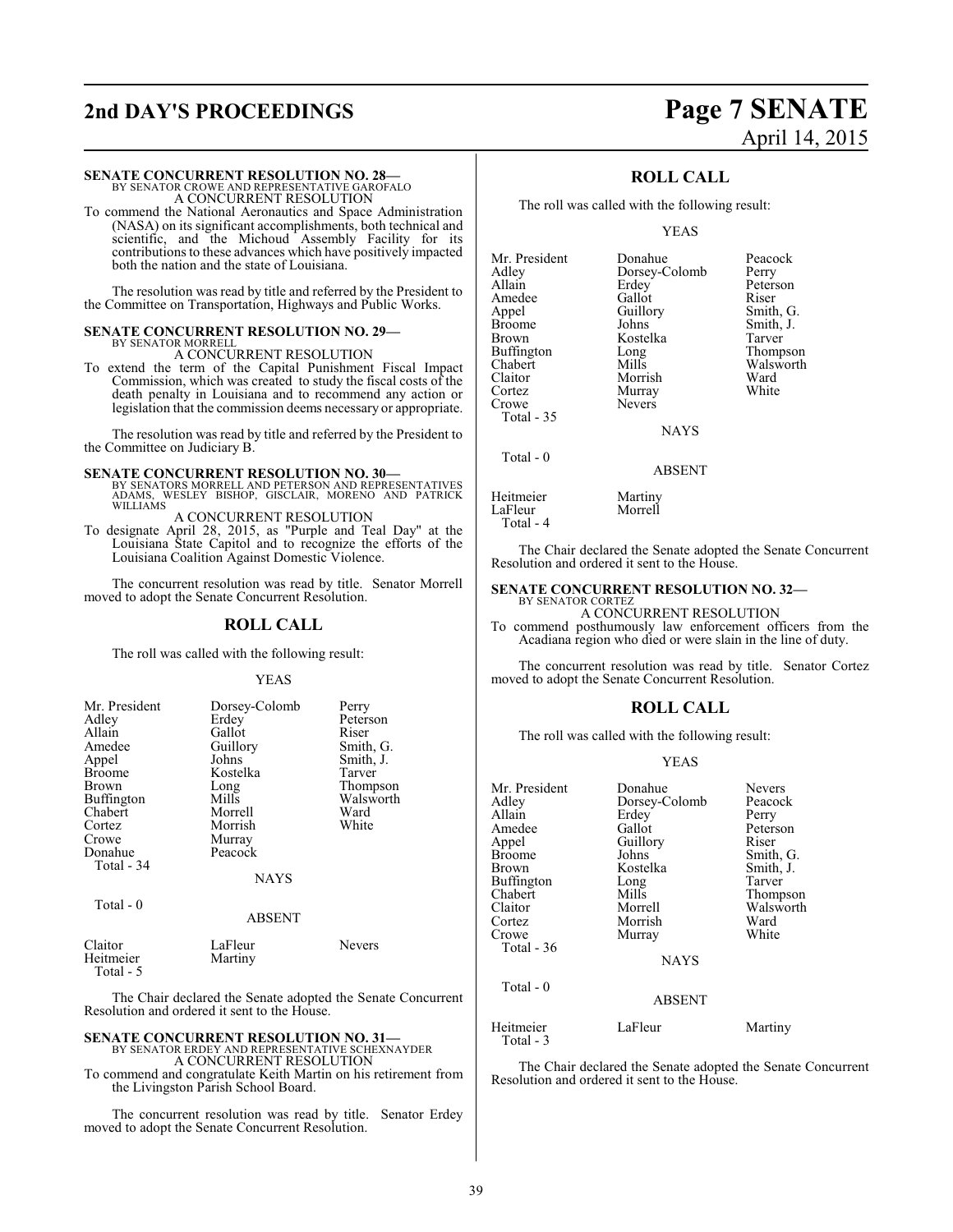# April 14, 2015

## **Page 8 SENATE 2nd DAY'S PROCEEDINGS**

### **Message from the House**

**ASKING CONCURRENCE IN HOUSE CONCURRENT RESOLUTIONS**

#### April 14, 2015

To the Honorable President and Members of the Senate:

I am directed to inform your honorable body that the House of Representatives has finally passed and asks your concurrence in the following House Concurrent Resolutions:

| <b>HCR No. 21</b> | <b>HCR No. 22</b> | <b>HCR No. 25</b> |
|-------------------|-------------------|-------------------|
| <b>HCR No. 26</b> | <b>HCR No. 27</b> | <b>HCR No. 28</b> |
| $HCR$ No. 30      | $HCR$ No. 31      | <b>HCR No. 32</b> |
| <b>HCR No. 33</b> | <b>HCR No. 34</b> | <b>HCR</b> No. 36 |
| $HCR$ No. 37      | <b>HCR No. 38</b> | $HCR$ No. 40      |
| $HCR$ No. 41      | $HCR$ No. 42      | $HCR$ No. 43      |
| <b>HCR No. 46</b> |                   |                   |

Respectfully submitted, ALFRED W. SPEER Clerk of the House of Representatives

#### **House Concurrent Resolutions**

Senator Peterson asked for and obtained a suspension of the rules to read House Concurrent Resolutions a first and second time.

## **HOUSE CONCURRENT RESOLUTION NO. 21—** BY REPRESENTATIVE LEGER

A CONCURRENT RESOLUTION

To recognize April 14, 2015, as Coastal Day at the Louisiana Legislature.

The resolution was read by title. Senator Peterson moved to concur in the House Concurrent Resolution.

#### **ROLL CALL**

The roll was called with the following result:

#### YEAS

| Mr. President<br>Adley<br>Allain<br>Amedee<br>Appel<br><b>Broome</b><br><b>Brown</b><br><b>Buffington</b><br>Chabert<br>Claitor<br>Cortez<br>Crowe<br>Total $-36$ | Donahue<br>Dorsey-Colomb<br>Erdey<br>Gallot<br>Guillory<br>Johns<br>Kostelka<br>Long<br>Mills<br>Morrell<br>Morrish<br>Murray<br><b>NAYS</b> | <b>Nevers</b><br>Peacock<br>Perry<br>Peterson<br>Riser<br>Smith, G.<br>Smith, J.<br>Tarver<br>Thompson<br>Walsworth<br>Ward<br>White |
|-------------------------------------------------------------------------------------------------------------------------------------------------------------------|----------------------------------------------------------------------------------------------------------------------------------------------|--------------------------------------------------------------------------------------------------------------------------------------|
| Total $-0$                                                                                                                                                        | <b>ABSENT</b>                                                                                                                                |                                                                                                                                      |

| Heitmeier | LaFleur | Martiny |
|-----------|---------|---------|
| Total - 3 |         |         |

The Chair declared the Senate concurred in the House Concurrent Resolution and ordered it returned to the House.

## **HOUSE CONCURRENT RESOLUTION NO. 22—**

BY REPRESENTATIVE ADAMS A CONCURRENT RESOLUTION

To commend the members of the United States Armed Forces for their service and to recognize May 2015 as Military Appreciation Month.

The resolution was read by title and placed on the Calendar for a second reading.

#### **HOUSE CONCURRENT RESOLUTION NO. 25—** BY REPRESENTATIVE HOFFMANN

A CONCURRENT RESOLUTION To recognize Thursday, April 16, 2015, as YMCA Day in Louisiana.

The resolution was read by title and placed on the Calendar for a second reading.

#### **HOUSE CONCURRENT RESOLUTION NO. 26—**

BY REPRESENTATIVE PUGH A CONCURRENT RESOLUTION

To recognize Tuesday, May 12, 2015, as Elmer's Candy Day in the state of Louisiana.

The resolution was read by title and placed on the Calendar for a second reading.

#### **HOUSE CONCURRENT RESOLUTION NO. 27—** BY REPRESENTATIVE PUGH

A CONCURRENT RESOLUTION

To recognize April 14, 2015, as Ponchatoula Strawberry Festival Day in the state of Louisiana.

The resolution was read by title. Senator White moved to concur in the House Concurrent Resolution.

### **ROLL CALL**

The roll was called with the following result:

#### YEAS

| Mr. President<br>Adley<br>Allain<br>Amedee<br>Appel<br>Broome<br>Brown<br>Buffington<br>Chabert<br>Claitor<br>Cortez<br>Crowe<br>Total - 35<br>Total - 0 | Donahue<br>Dorsey-Colomb<br>Erdey<br>Gallot<br>Johns<br>Kostelka<br>Long<br>Mills<br>Morrell<br>Morrish<br>Murray<br><b>Nevers</b><br><b>NAYS</b><br><b>ABSENT</b> | Peacock<br>Perry<br>Peterson<br>Riser<br>Smith, G.<br>Smith, J.<br>Tarver<br>Thompson<br>Walsworth<br>Ward<br>White |
|----------------------------------------------------------------------------------------------------------------------------------------------------------|--------------------------------------------------------------------------------------------------------------------------------------------------------------------|---------------------------------------------------------------------------------------------------------------------|
| Guillory<br>Heitmeier                                                                                                                                    | LaFleur<br>Martiny                                                                                                                                                 |                                                                                                                     |

The Chair declared the Senate concurred in the House Concurrent Resolution and ordered it returned to the House.

#### **HOUSE CONCURRENT RESOLUTION NO. 28—** BY REPRESENTATIVE HAVARD

A CONCURRENT RESOLUTION

To commend Carla Jackson upon her selection as 2015 Teacher of the Year.

The resolution was read by title and placed on the Calendar for a second reading.

Total - 4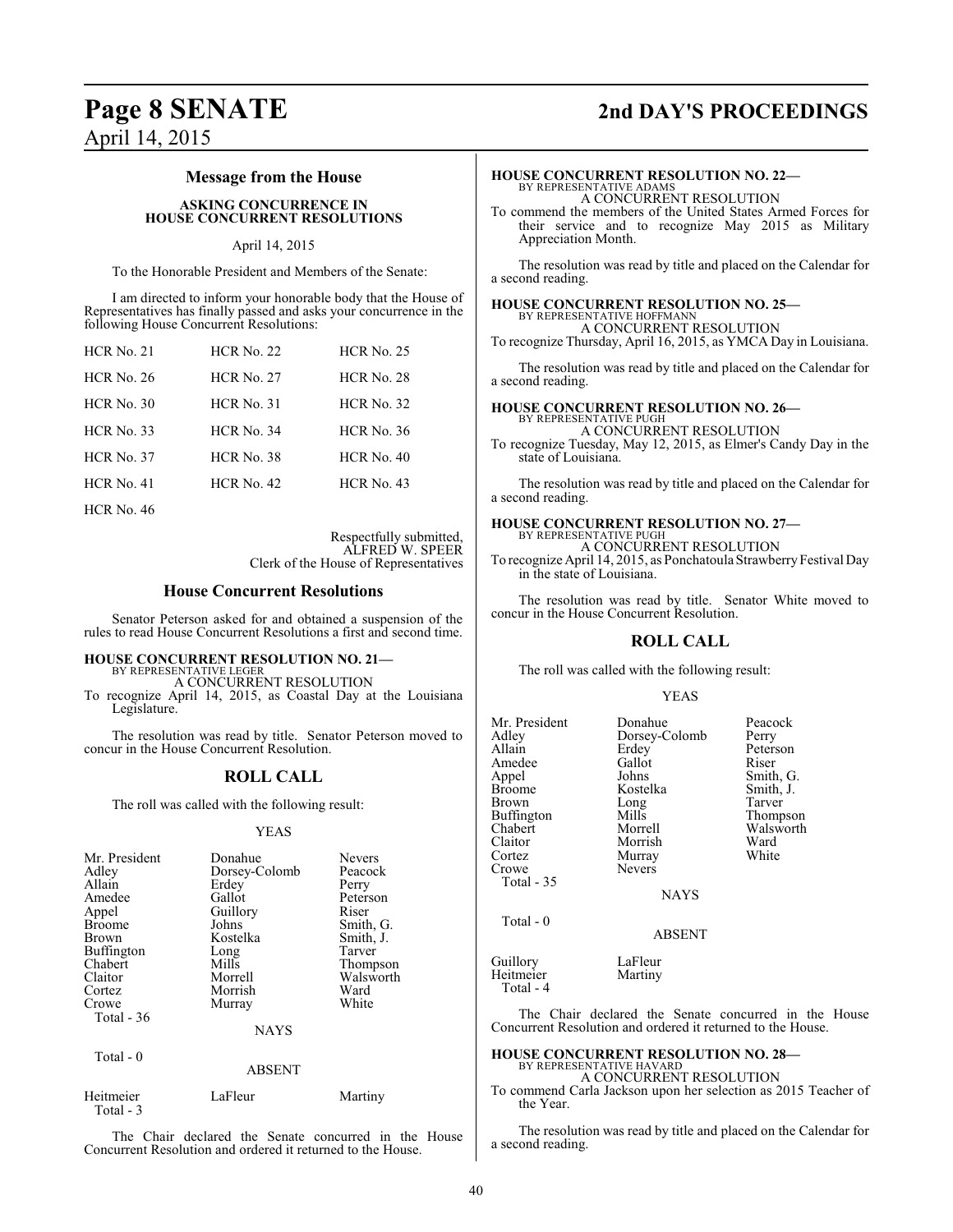## **2nd DAY'S PROCEEDINGS Page 9 SENATE**

# April 14, 2015

#### **HOUSE CONCURRENT RESOLUTION NO. 30—**

BY REPRESENTATIVE BARROW A CONCURRENT RESOLUTION

To commend and recognize the contributions, unique skillsets, and sacrifices of Louisiana's women veterans.

The resolution was read by title and placed on the Calendar for a second reading.

#### **HOUSE CONCURRENT RESOLUTION NO. 31—** BY REPRESENTATIVE BARROW

A CONCURRENT RESOLUTION

To recognize Tuesday, April 28, 2015, as Workers' Memorial Day in recognition of workers killed, injured, and disabled on the job.

The resolution was read by title and placed on the Calendar for a second reading.

# **HOUSE CONCURRENT RESOLUTION NO. 32—** BY REPRESENTATIVE LEGER A CONCURRENT RESOLUTION

To express the condolences of the Legislature of Louisiana upon the death of Charles "Charlie" Tubre, an advocate for the disabled and the elderly throughout Louisiana.

The resolution was read by title and placed on the Calendar for a second reading.

## **HOUSE CONCURRENT RESOLUTION NO. 33—** BY REPRESENTATIVE LEGER

A CONCURRENT RESOLUTION

To commend the Neighborhood Development Foundation for its outstanding service to the city of New Orleans.

The resolution was read by title and placed on the Calendar for a second reading.

#### **HOUSE CONCURRENT RESOLUTION NO. 34—** BY REPRESENTATIVE LORUSSO

A CONCURRENT RESOLUTION

To recognize the month of April as Louisiana Crawfish Awareness Month.

The resolution was read by title and placed on the Calendar for a second reading.

# **HOUSE CONCURRENT RESOLUTION NO. 36—**<br>BY REPRESENTATIVE KLECKLEY AND SENATOR ALARIO<br>A CONCURRENT RESOLUTION

To recognize Wednesday, May 13, 2015, as the third annual Liquefied Natural Gas (LNG) Day at the state capitol.

The resolution was read by title and placed on the Calendar for a second reading.

#### **HOUSE CONCURRENT RESOLUTION NO. 37—**

BY REPRESENTATIVES ST. GERMAIN, BARROW, HILL, JACKSON,<br>MORENO, NORTON, SMITH, THIERRY, WHITNEY, AND WOODRUFF<br>AND SENATORS BROOME, DORSEY-COLOMB, AND PETERSON A CONCURRENT RESOLUTION

To recognize Tuesday, April 14, 2015, as Equal Pay Day in the state of Louisiana.

The resolution was read by title and placed on the Calendar for a second reading.

#### **HOUSE CONCURRENT RESOLUTION NO. 38—** BY REPRESENTATIVE BADON

A CONCURRENT RESOLUTION

To commend Dr. Norman Francis upon his retirement after forty-six years as president of Xavier University of Louisiana in New Orleans.

The resolution was read by title and placed on the Calendar for a second reading.

#### **HOUSE CONCURRENT RESOLUTION NO. 40—**

BY REPRESENTATIVES SMITH, KLECKLEY, AND JIM MORRIS A CONCURRENT RESOLUTION

To commemorate the life of Kathryn Ellen "Kate" Lemon, senior research librarian with the David R. Poynter Legislative Research Library and thirty-three-year member of the House staff, and to recognize and record her many significant contributions to the Legislature of Louisiana.

The resolution was read by title and placed on the Calendar for a second reading.

# **HOUSE CONCURRENT RESOLUTION NO. 41—** BY REPRESENTATIVE STOKES

A CONCURRENT RESOLUTION To recognize Wednesday, April 22, 2015, as the National Multiple Sclerosis Society Louisiana State Action Day at the state capitol and to encourage efforts to inform the citizens of Louisiana about multiple sclerosis.

The resolution was read by title and placed on the Calendar for a second reading.

## **HOUSE CONCURRENT RESOLUTION NO. 42—** BY REPRESENTATIVE SMITH AND SENATOR DORSEY-COLOMB

A CONCURRENT RESOLUTION

To commend Chicken Shack management and personnel upon the celebration of eighty years of continuous operation.

The resolution was read by title and placed on the Calendar for a second reading.

#### **HOUSE CONCURRENT RESOLUTION NO. 43—**

BY REPRESENTATIVE EDWARDS A CONCURRENT RESOLUTION

To recognize November 13, 2013, through November 11, 2025, as the commemoration of the 50<sup>th</sup> Anniversary of the Vietnam War.

The resolution was read by title and placed on the Calendar for a second reading.

# **HOUSE CONCURRENT RESOLUTION NO. 46—** BY REPRESENTATIVE ROBERT JOHNSON

A CONCURRENT RESOLUTION

To express the condolences of the Legislature of Louisiana upon the death of Colonel Gene C. Hazel of Shreveport.

The resolution was read by title and placed on the Calendar for a second reading.

#### **ATTENDANCE ROLL CALL**

#### PRESENT

| Mr. President | Donahue       | <b>Nevers</b> |
|---------------|---------------|---------------|
|               |               |               |
| Adley         | Dorsey-Colomb | Peacock       |
| Allain        | Erdey         | Perry         |
| Amedee        | Gallot        | Peterson      |
| Appel         | Guillory      | Riser         |
| Broome        | Johns         | Smith, G.     |
| Brown         | Kostelka      | Smith, J.     |
| Buffington    | Long          | Tarver        |
| Chabert       | Mills         | Thompson      |
| Claitor       | Morrell       | Walsworth     |
| Cortez        | Morrish       | Ward          |
| Crowe         | Murray        | White         |
| Total - 36    |               |               |
|               | <b>ABSENT</b> |               |
|               |               |               |

Heitmeier LaFleur Martiny

Total - 3